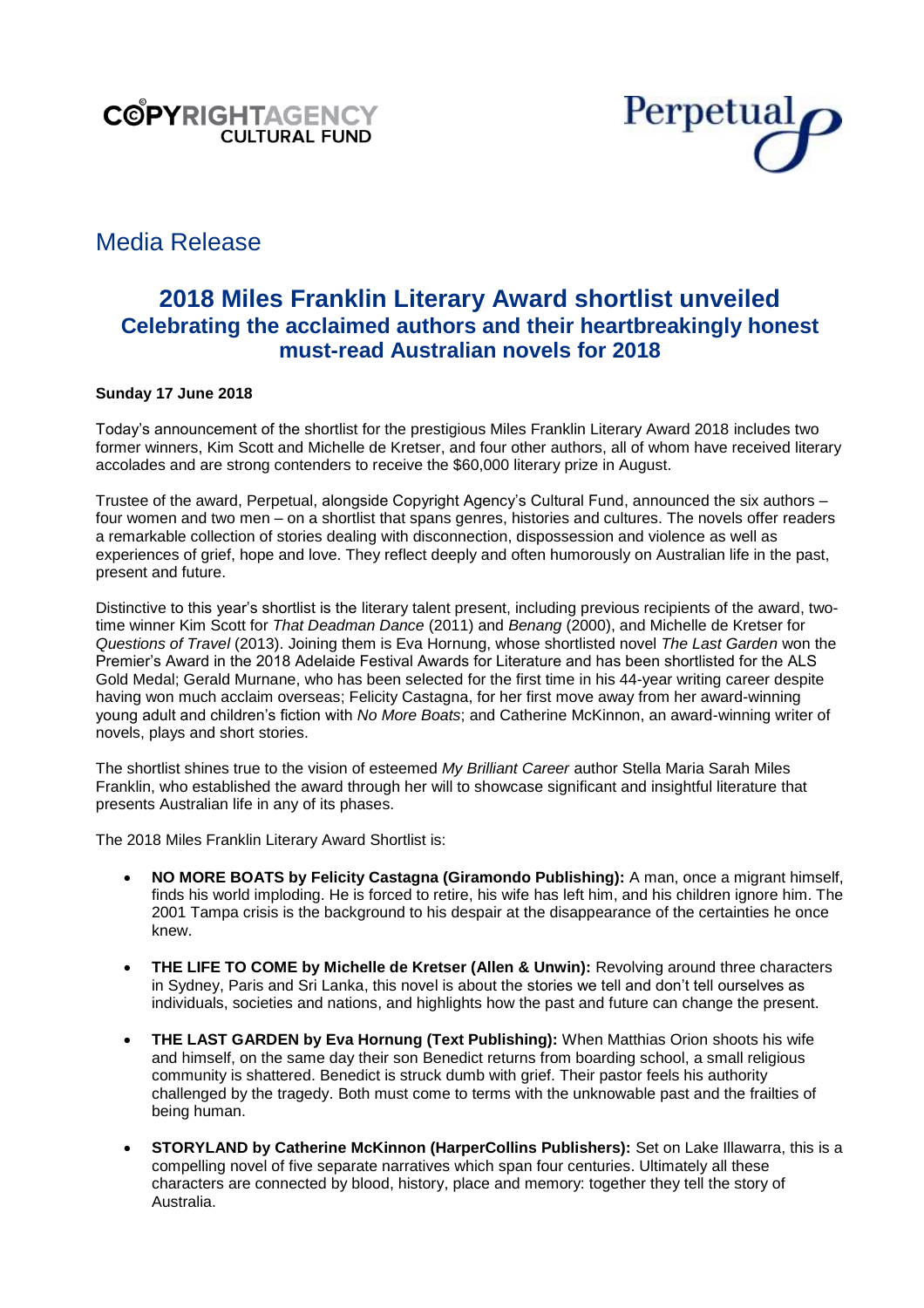- **BORDER DISTRICTS by Gerald Murnane (Giramondo Publishing):** Similar to the author himself, the narrator of this novel has moved from bustling Melbourne to a small town on the Wimmera Plains, where he intends to spend the last years of his life. Mediating on fragments of his past, exhaustively and compulsively, *Border Districts* explores the border land between life and death.
- **TABOO by Kim Scott (Picador Australia – Pan Macmillan Australia):** Set in present-day rural Western Australia, this novel tells the story of a group of Noongar people, who after many decades revisit a taboo area: the site of a massacre. *Taboo* explores how the Noongar and descendants of the family that initiated the massacre so long ago wrestle with the possibilities of reconciliation.

Speaking on behalf of the judging panel, Mitchell Librarian of the State Library of NSW, Richard Neville, said:

"The Miles Franklin 2018 shortlist engages with the complexities of Australian life in all of its phases, and the legacy of its timeless Indigenous past and its recent European present. All the novels explore how Australians connect with their complex stories, with their emotional histories, and with the legacy of colonisation. Each author in the shortlist considers what it means to live in a particular location, with unique and challenging vision. The vibrancy of contemporary Australian literature, and its relevance to thinking through the challenges of modern Australia, is confirmed with this diverse and intelligent shortlist."

In addition to Richard Neville, the judging panel includes *The Australian* journalist and columnist Murray Waldren, Monash University book critic Dr Melinda Harvey, Sydney-based bookseller Lindy Jones, and Emeritus Professor Susan Sheridan.

Perpetual's National Manager of Philanthropy, Caitriona Fay, congratulated the shortlisted authors.

"The Australian literary community continues to thrive as a result of Stella Miles Franklin's trailblazing philanthropic endeavour more than 60 years ago. I'd like to congratulate the six shortlisted authors who, through their commitment and dedication, have created engaging novels that reflect Australian life. Perpetual is proud to act as Trustee for the Miles Franklin Literary Award, Australia's most prestigious literature prize."

The Copyright Agency's Cultural Fund gives a \$5000 cash prize to each of the shortlisted authors. Chief Executive of the Copyright Agency Adam Suckling said, "What an exciting shortlist, with a great mix of emerging and established authors. Reading the shortlist is going to be a great pleasure and we are so pleased to be able to give these authors, representing the best of Australian writing, some tangible support for their stellar achievement."

The winner of the Miles Franklin Literary Award 2018 will be announced in Melbourne on Sunday, 26 August 2018, and will receive \$60,000 in prize money for the novel judged as being 'of the highest literary merit' and which presents 'Australian life in any of its phases'. Each of the 2018 shortlisted authors will receive \$5,000 from the Copyright Agency's Cultural Fund.

For further information about the Miles Franklin Literary Award, visit<http://www.milesfranklin.com.au/>

**For enquiries related to The Miles Franklin Literary Award, Perpetual, Copyright Agency's Cultural Fund or to request an interview with finalists or judges please contact:**

Jane Morey **Sophie Rosenthall** morey media morey media 0416 097 678 0401 608 757

[jane@moreymedia.com.au](mailto:jane@moreymedia.com.au) sophie@moreymedia.com.au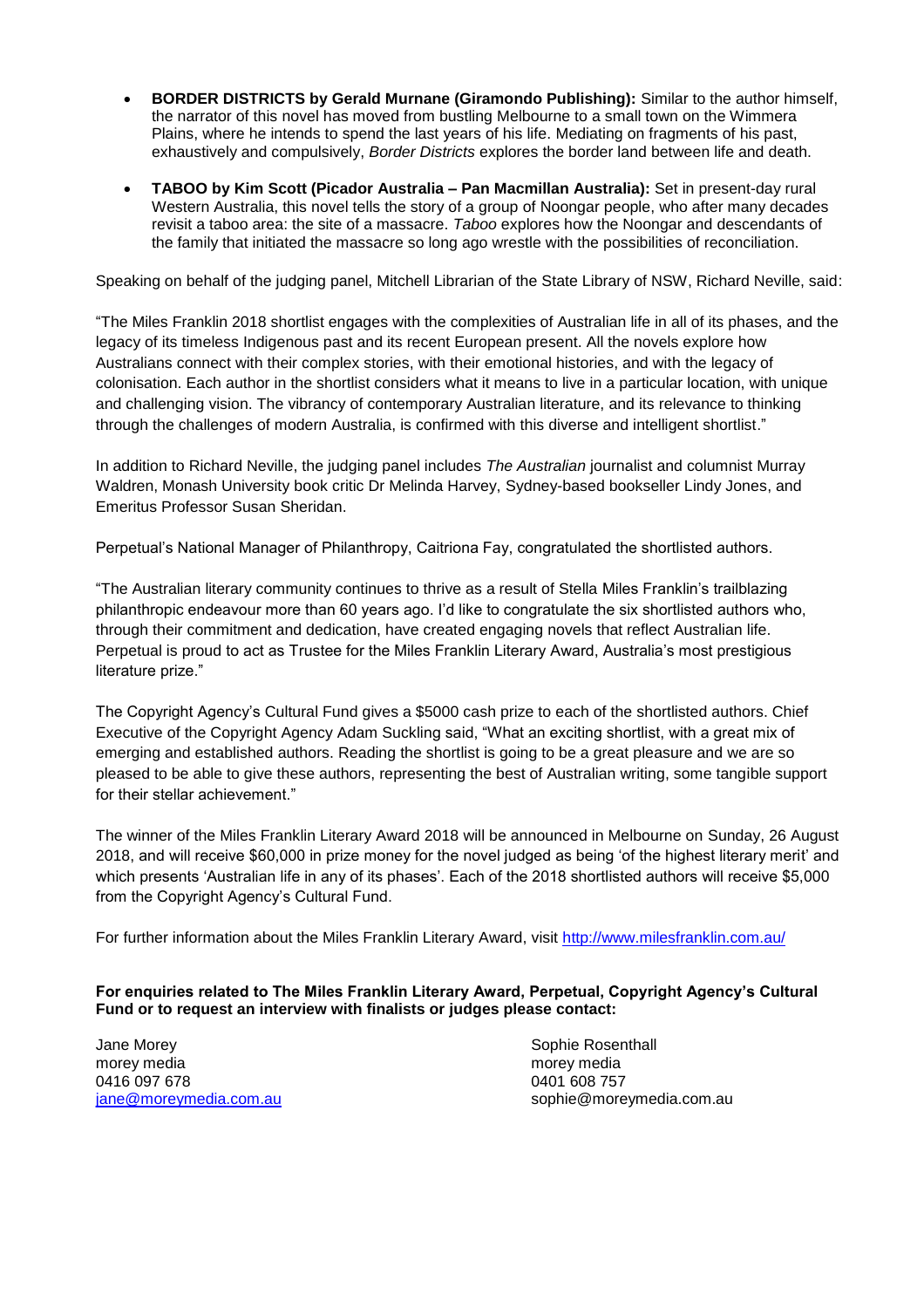#### **About the Miles Franklin Literary Award**

Perpetual is Trustee of the Miles Franklin Literary Award. The Award was established in 1954 in the will of *My Brilliant Career* author Stella Maria Sarah Miles Franklin to celebrate the Australian character and creativity. It supports the betterment of Australian literature by each year recognising the novel of the highest literary merit which presents Australian Life in any phase. The 2017 winner of the prize was Josephine Wilson for her novel *Extinctions.* Since first being awarded in 1957, the Award has distributed more than \$1.1 million to authors.

Copyright Agency's Cultural Fund has been a proud supporter of the Miles Franklin Award since 2004, granting more than half a million dollars to this premier Australian literary prize.

#### [www.milesfranklin.com.au](http://www.milesfranklin.com.au/)

#### **About Perpetual Philanthropic Services**

Perpetual is one of Australia's largest managers and distributors of philanthropic funds with \$2.6 billion in funds under advice (as at 30 June 2017). Perpetual is trustee for over 1,000 charitable trusts and endowments and provides individuals and families with advice on establishing charitable foundations and structured giving programs. Perpetual also assists charities and not-for-profit organisations with investment advice and management.

Perpetual's Philanthropic Services and advice are provided by Perpetual Trustee Company Limited (PTCo), ABN 42 000 001 007, AFSL 236643. This publication has been prepared by PTCo and contains information contributed by third parties. It contains general information only and is not intended to provide advice or take into account personal objectives, financial situation or needs. The information is believed to be accurate at the time of compilation and is provided by PTCo in good faith. To the extent permitted by law, no liability is accepted for any loss or damage as a result of any reliance on this information. PTCo does not warrant the accuracy or completeness of any information included in this document which was contributed by a third party.

#### **About the Copyright Agency and Cultural Fund**

The Copyright Agency is an Australian not-for-profit organisation that has been standing up for creators for more than 40 years. We enable the reuse of copyright-protected words and images in return for fair payment to creators.

The Cultural Fund is the philanthropic arm of the Copyright Agency, contributing meaningfully to a wide range of Australian cultural, educational and artistic programs and creators. Through its support it fosters greater understanding and engagement of national culture both locally and internationally.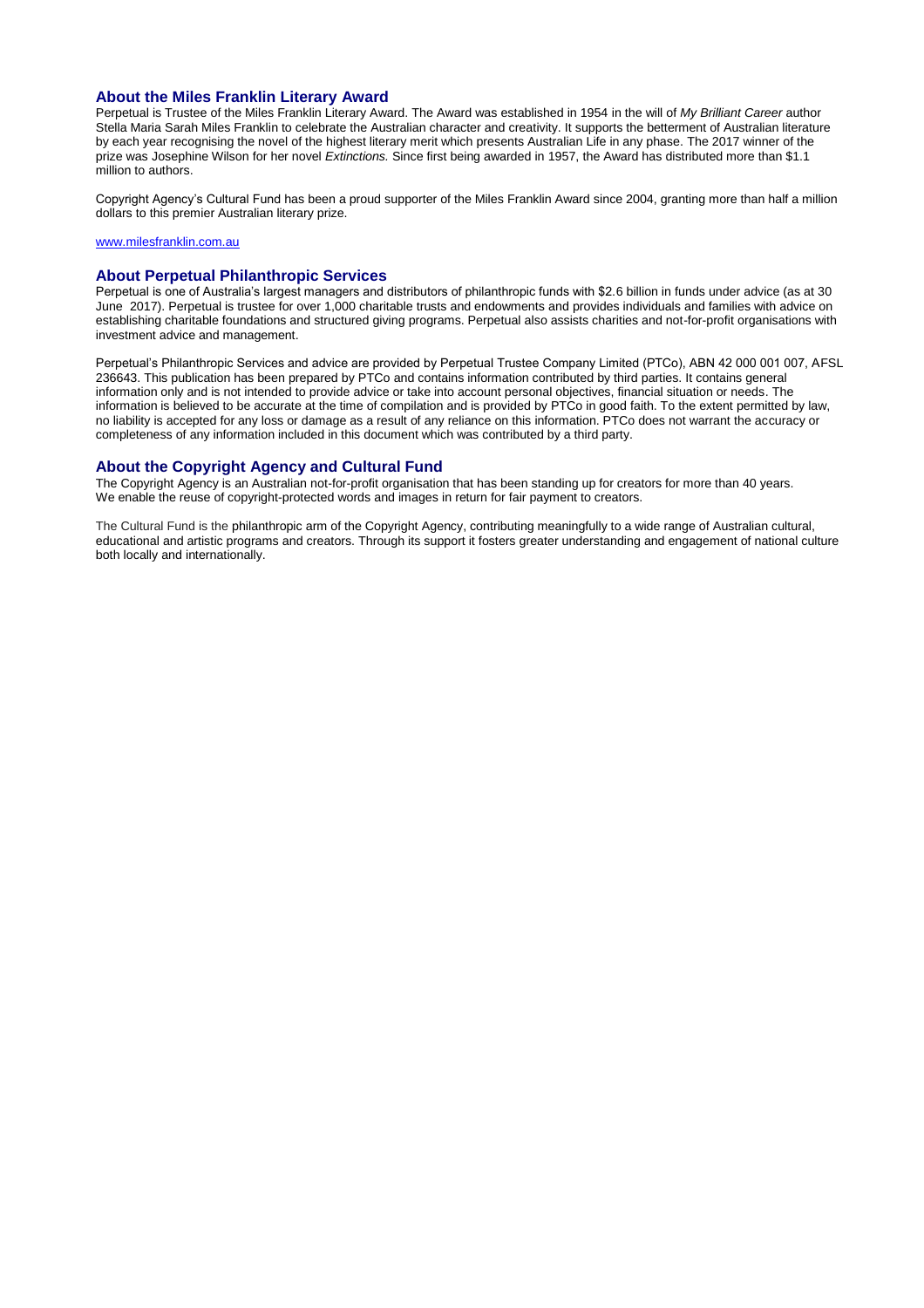

**Felicity Castagna**  *No More Boats* 

## **BIOGRAPHY**:

Felicity Castagna won the 2014 Prime Minister's Literary Award for Young Adult Fiction for her previous novel, *The Incredible Here and Now*, which was shortlisted for the Children's Book Council of Australia and NSW Premier's Literary Awards, and adapted for the stage by the National Theatre of Parramatta. Her collection of short stories, *Small Indiscretions*, was named an *Australian Book Review* Book of the Year. Castagna's work has appeared on radio and television, and she runs the storytelling series Studio Stories.

#### **JUDGES' COMMENTS:**

This novel brings to life an Italo-Australian migrant family living in Parramatta, that historic town at the border of Sydney's western suburbs, on the river 'where salt water met fresh and the boats could go no further'. It is 2001, the time of the Tampa crisis when the prime minister intoned, 'we will decide who comes to this country and the circumstances in which they come.' His words resonate with Antonio Martone, unhinged by grief for his dead friend and his forced retirement from the building business they shared. When he paints 'No More Boats' on his front yard, his alienation from his English-born wife and adult son and daughter is complete.

Castagna skilfully dramatizes the generational conflicts as well as the everyday multiculturalism of the Martones' relationships with family and friends. Borders, boats and homes are powerful motifs in this novel. It conveys a vivid sense of a decisive historical moment, as the events of 9/11 loom – events that generated 'all those connections between Muslims in planes and Muslims on boats' that have marked Australian life ever since.



#### **Michelle de Kretser**  *The Life to Come*

#### **BIOGRAPHY**:

Michelle de Kretser was born in Sri Lanka and emigrated to Australia when she was 14. Educated in Melbourne and Paris, Michelle has worked as a university tutor, an editor and a book reviewer. She is the author of *The Rose Grower*, *The Hamilton Case*, which won the Commonwealth Prize (SE Asia and Pacific region) and the UK Encore Prize, and *The Lost Dog*, which was widely praised by writers such as AS Byatt, Hilary Mantel and William Boyd and won a swag of awards, including: the 2008 NSW Premier's Book of the Year Award and the Christina Stead Prize for Fiction, and the 2008 ALS Gold Medal. The Lost Dog was also shortlisted for the Vance Palmer Prize for Fiction, the Western Australian Premier's Australia-Asia Literary Award, the Commonwealth Writers' Prize (Asia-Pacific Region) and Orange Prize's Shadow Youth Panel. It was longlisted for the Man Booker Prize and the Orange Prize for Fiction. Her last novel, *Questions of Travel*, received 14 honours, including winning the 2013 Miles Franklin Literary Award.

### **JUDGES' COMMENTS:**

*The Life to Come* is a keenly satirical novel that skewers and exposes contemporary fads and foibles. It is told through multiple perspectives, linked by the appearance or dominance of Pippa who is known to all the other characters, before the focus is passed on to the next person in the story. Pippa is a deeply unlikeable woman who is able to impress people because of her confident belief in her own empty talents but who is casually cruel and blithely unaware of others' feelings and motivations for all of her self-vaunted ability to empathise with them.

Through Pippa's flawed character, de Kretser critiques contemporary society's preoccupation with connections made through social media that are ultimately not about meaningful relationships but about posturing. Actions are done for effect but rarely for effectiveness, and the ethical high ground claimed without an underlying morality.

The author's deft perceptions extend towards the way Australians see themselves and the world and how the world sees Australians and Australia. Her clear-eyed and unsentimental observations of academia, the literary world and family units add a touch of ironic humour, while at times her graceful descriptions of place shimmer with jewel-like clarity. *The Life to Come* is a discerning, at times flaying, novel of contemporary Australian mores.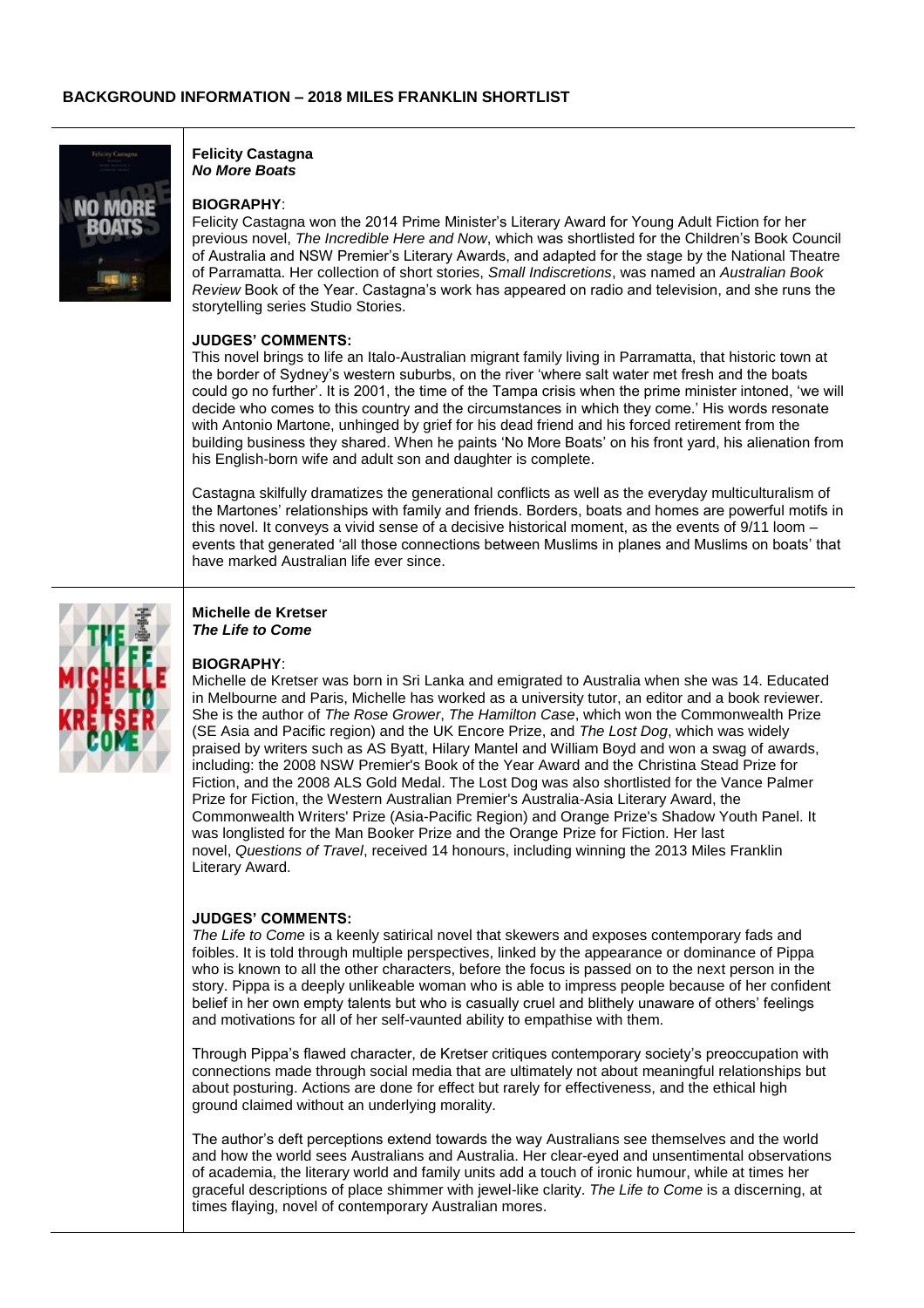

## **Eva Hornung** *The Last Garden*

### **BIOGRAPHY:**

Eva Hornung, formerly published as Eva Sallis, was born in Bendigo and now lives in rural South Australia. Her first novel *Hiam* won the Australian/Vogel Literary Award in 1997 and the Nita May Dobbie Award in 1999 while *The Marsh Birds* won the Asher Literary Award in 2005. The highly acclaimed *Dog Boy* was shortlisted for numerous prizes and won the Prime Minister's Literary Award in 2010. *The Last Garden* won the Premier's Award in the 2018 Adelaide Festival Awards for Literature and has been shortlisted for the ALS Gold Medal.

# **JUDGES' COMMENTS:**

Thought-provoking ideas about faith, morals, violence, grief, the enduring spirit of animals and the strengths and weaknesses of people underlie this beautifully crafted tale that is compelling, profoundly affecting and philosophically challenging.

Warheit ("truth" in German) is a settlement of exiles whose parents fled persecution to await the Messiah's return in a new land. The wait has been long, however, and their spiritual leader is aware the townsfolks' faith is wavering.

A murder-suicide shatters the complacent community. Benedict, a 15-year-old returning home from boarding school, is affected most of all; in confusion and despair, unable to remain inside his dead parents' home and stricken dumb by the horror he has encountered, he isolates himself in the family barn to coexist with the horses and fowls.

The town's humane if self-doubting Pastor Helfgott watches over Benedict's grief as the seasons year by. Both boy and cleric have to learn to accommodate the enigmas of the past, the fragilities of the human condition, and the painful uncertainties of the future.

In forensic prose that has a richly poetic edge, Eva Hornung gifts the reader an assured, multilayered novel that is as moving as it is confronting, exposing human foibles with subtlety and empathy.



## **Catherine McKinnon** *Storyland*

# **BIOGRAPHY**:

Award-winning playwright and novelist, Catherine McKinnon studied theatre performance and cinema at Flinders University, and worked for the Red Shed Theatre and later the State Theatre Company as a theatre director and writer. Her play *Tilt* was selected for the 2010 National Playwriting Festival, and *As I Lay Dreaming* won the 2010 Mitch Matthews Award. Her short stories, reviews and articles have appeared in *Transnational Literature, Text Journal, RealTime, Narrative* and *Griffith Review*. Most recently, McKinnon, along with four other writers, won the Griffith Review Novella 111 Award, 2015, and her novella 'Will Martin' was published by *Griffith Review* in October of that year. She currently lectures in Performance and Creative Writing at the University of Wollongong.

## **JUDGES' COMMENTS:**

*Storyland* is a cleverly woven novel spanning centuries, told through the perspectives of five main characters, who reflect different aspects of Australian history and experience. It is set firmly and recognisably in the Illawarra district of NSW and mirrors the stages in settler occupation of the region: explorer, convict, farmer, contemporary.

Whether the storyteller is the blustering cabin boy accompanying Bass and Flinders on their exploratory journey south, or the hardened convict desperately wanting to improve his situation, the determined dairy farmer in 1900 who faces discrimination because of her past and her siblings, or the curious young girl caught up in a neighbour's dramas in the late 90s, or the fearful woman of the near future who suffers the catastrophes of climate change and societal breakdown, their narratives also resonate with a strong Indigenous presence. The characters are connected by kinship or history, but all witness – or perpetrate – violence, and all are affected by the landscape which binds and influences their actions.

The structure of the novel breaks and bleeds as it progresses forward in time, until it reaches the far-distant future and retreats back through the years. The writing convincingly reflects the different characters' voices, captures the contours of the region and allows some mysteries to remain unsolved so that the reader has a full sense of the potency of story-telling. A vivid and evocative novel of place, time and Australian life.